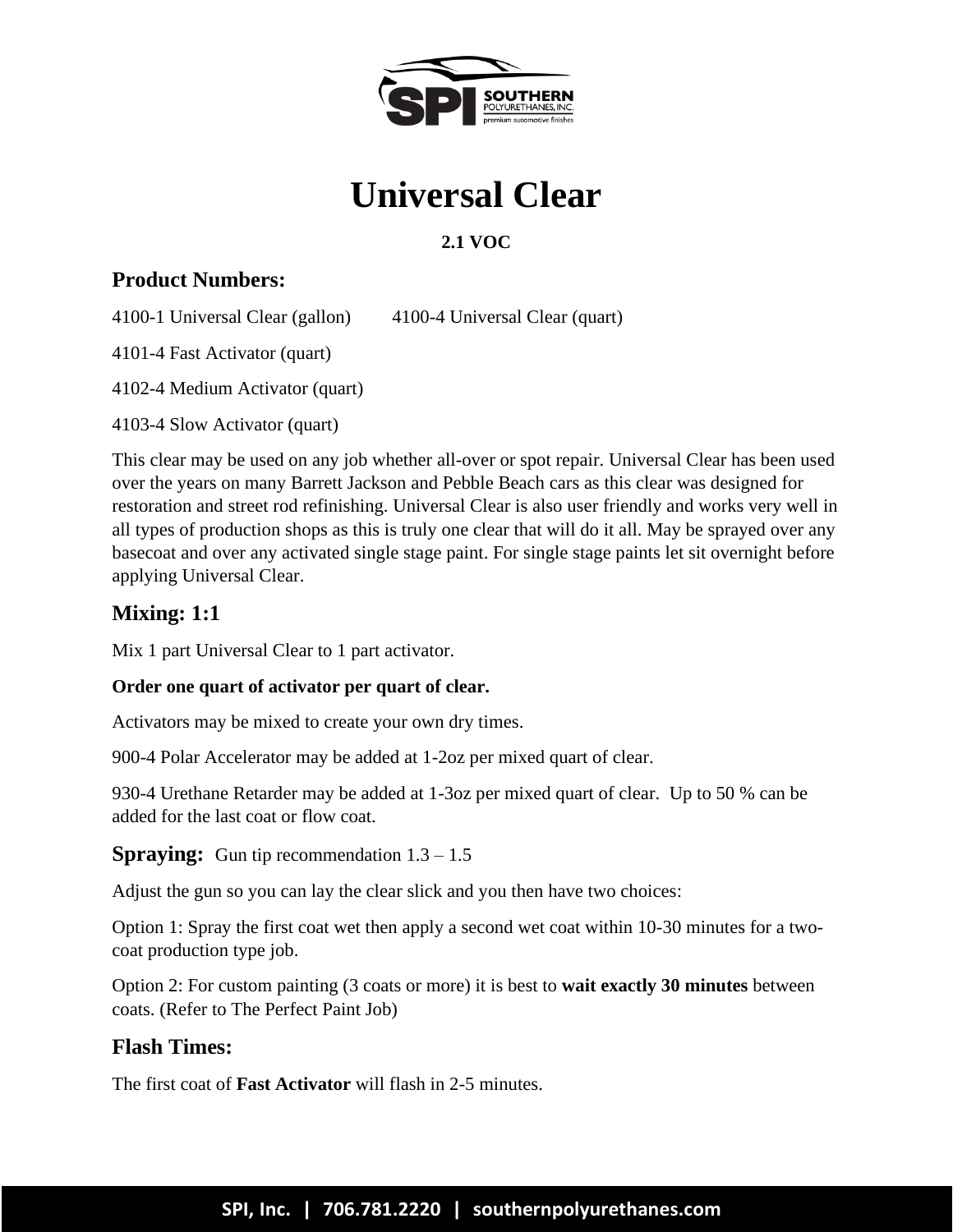

Depending on conditions the first coat of **Medium Activator** will flash in 3-8 minutes. The second coat will be a little slower.

The first coat of **Slow Activator** will flash in 5-10 minutes depending on temperature.

Activators may also be mixed to create your own cure times. This truly unique clear will fill 100 percent of a body shops needs year around without the need for a second clear.

## **Baking: Low temperature baking clear**

No Purge! Bake for 10-15 minutes at 110-120 degrees. This obviously depends on air temperature and activator used. This clear is water spot free after one hour when air dried at 75 degrees.

#### **Never bake this clear over 120 degrees!**

#### **Repairing:**

After 90 minutes of air drying you should be able to make minor repairs without any problems. Keep in mind the type of base you use plays a big part in the curing of the clear and to be safe you should wait at least 4 hours to repair.

#### **Buffing:**

Universal Clear buffs great. Always let it sit overnight before buffing but small spots like a door can be buffed in **2 hours at 75 degrees with normal activator if needed**. Adjust buffing times according to your air temperature, activator used, and color used.

## **Spraying in Non-Baking Paint Booths:**

The booth fan MUST be shut off within one minute after the overspray is gone!

We designed Universal Clear this way and that is one of the reasons this clear works so well in shops that do not have perfect painting conditions.

#### **DO NOT spray this clear until all precautions have been read!**

- 1. Never add any fisheye eliminators to this clear.
- 2. Clear can be accelerated but **only** with **SPI 900-4**.
- 3. We do not recommend ceramic coatings over any SPI product due to the extensive range of available products and lack of long-term testing.
- 4. Bake at temperature and cycles **not higher** than 120 degrees for 10 minutes or 110 degrees for 15 minutes. **No purge time is needed** before bake cycles.